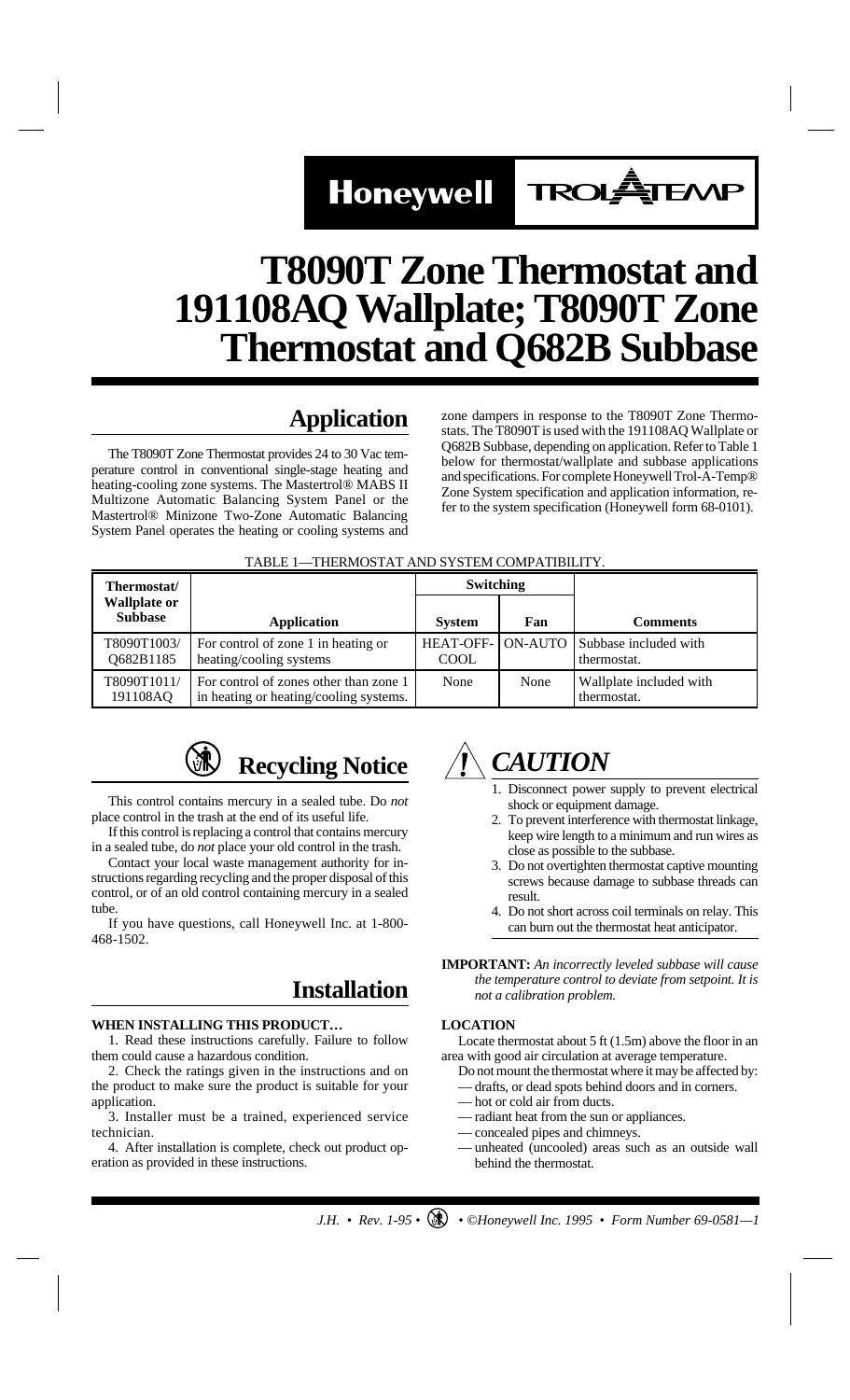Run wires from the zone panel to the new thermostat location.

**IMPORTANT***:This control requires two additional conductors to the control transformer common (e.g., a typical 2-wire heating system requires four wires be pulled, a 4-wire heating/cooling requires six wires).*

#### **UNPACK THERMOSTAT**

Handle your new thermostat carefully; rough handling may interfere with its accuracy. Before unpacking, refer to Fig. 1.

Remove and discard the shipping wrap.

**IMPORTANT:** *Save package of screws and instructions for the homeowner.*

#### **Fig. 1—Unpack thermostat.**



#### **Fig. 2—Mounting wallplate or subbase to wall.**

Remove the thermostat cover by lifting from the bottom. Set aside cover until needed later.

Carefully remove the material protecting the mercury switch bulb.

Loosen two captive mounting screws and separate wallplate (if provided) from back of thermostat base.

#### **MOUNT WALLPLATE OR SUBBASE Wall Mounting (Fig. 2)**

Hold the wallplate or subbase in position on wall (Fig. 2). Mark holes on the wall for anchors. Use spirit level to make sure the wallplate or subbase is level.

Drill 3/16-in. holes, and gently tap anchors into holes until flush with the wall.

Pull wires through the large wiring hole in the wallplate or subbase.

Loosely fasten the wallplate or subbase to the wall with the three screws. Do not completely tighten the screws.

Carefully level the wallplate or the subbase (Fig. 4), and firmly tighten the screws.

#### **Outlet Box Mounting (Fig. 3)**

Use a horizontally mounted outlet box if possible. If a vertical outlet box is used, mount the wallplate or subbase on a 202689A (white) Cover Plate Assembly (ordered separately). Follow the instructions provided with the cover plate assembly.

Align the wallplate or subbase mounting holes on the outlet box and loosely fasten with two screws.

Carefully level the wallplate or subbase (Fig. 4), and firmly tighten the screws.

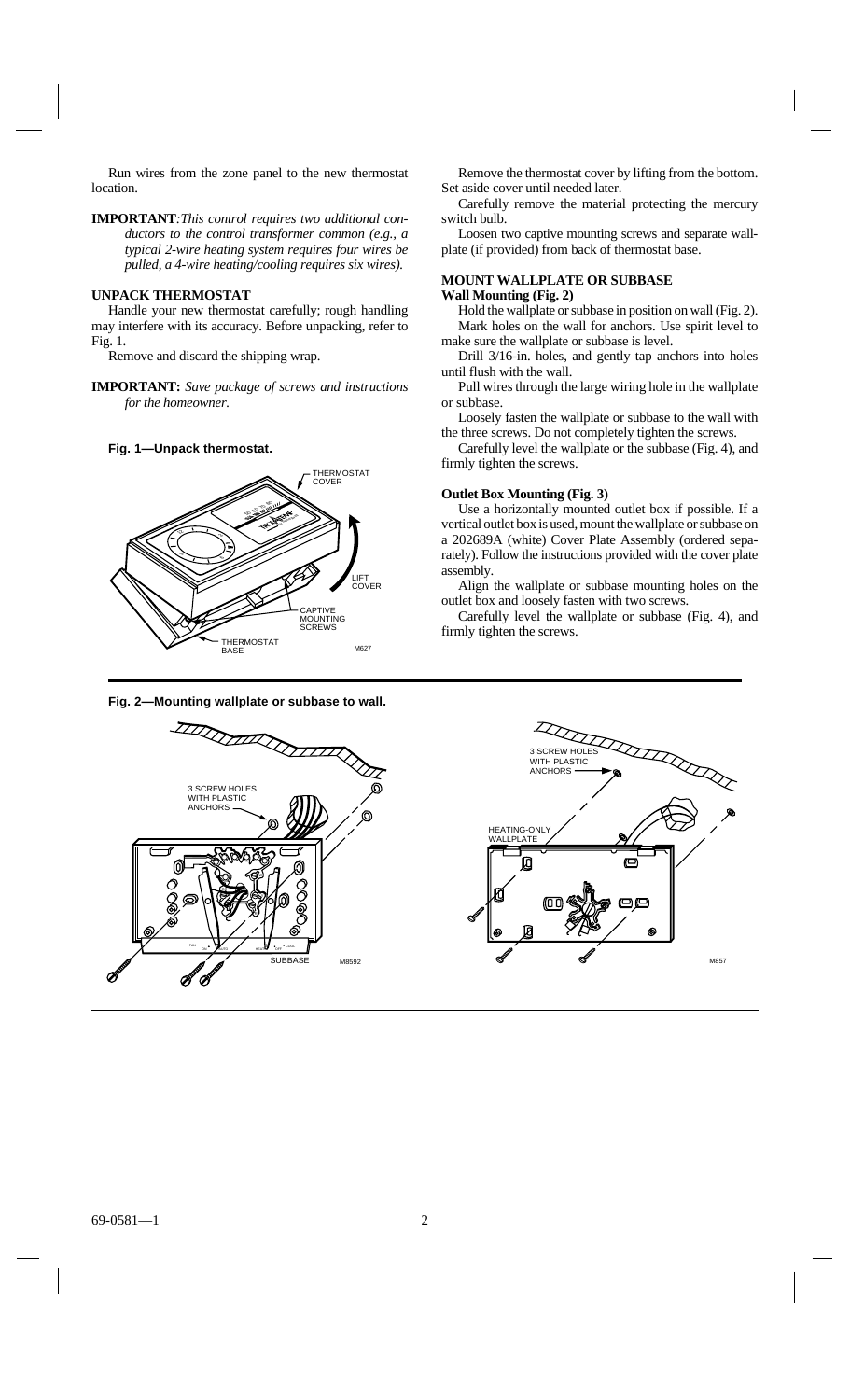#### **Fig. 3—Mounting wallplate or subbase on horizontal outlet box.**







**Fig. 4—Leveling methods for wallplate or subbase.**



#### **WIRE WALLPLATE OR SUBBASE**

Disconnect power supply before beginning installation to prevent electrical shock or equipment damage.

All wiring must comply with local codes and ordinances. T8090T Zone Thermostat and wallplate or subbase are used in zoned conventional single-stage heating or heating/ cooling systems.

In replacement applications, check the existing wallplate or subbase wires for cracked or frayed insulation. Replace any wires in poor condition. If the wire is plastered into the wall, make a hole next to the wires so they can be pushed back into the wall later.

In new installations, run low voltage thermostat cable (if necessary) to the thermostat location. Pull about 3 in. (76 mm) of cable through a hole in the wall.

Refer to Fig. 5 and strip thermostat wire insulation as necessary.

Connect wires to the terminals inside the wallplate or subbase. Refer to Fig. 8 for a wiring diagram of a typical heating/cooling zone system. Refer to Figs. 6 and 7 for thermostat/wallplate and subbase internal schematics.

Push excess wire back through the hole and plug any opening with insulation to prevent drafts that may affect thermostat performance.

#### **Fig. 5—Methods of connecting terminals.**

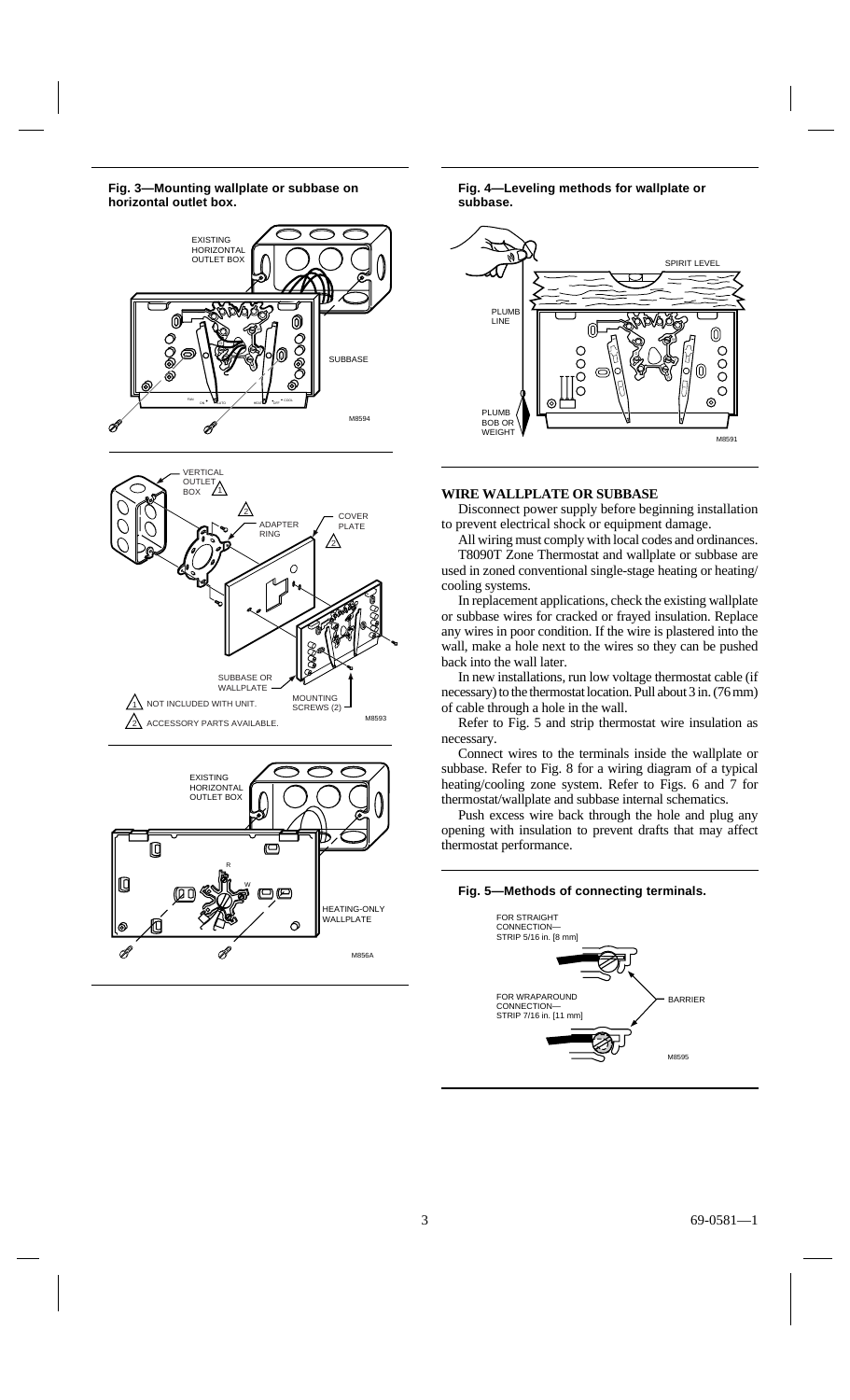**Fig. 6—T8090T Thermostat/191108AQ Wallplate internal schematic.**



**Fig. 7—T8090T Thermostat/Q682B Subbase internal schematic.**

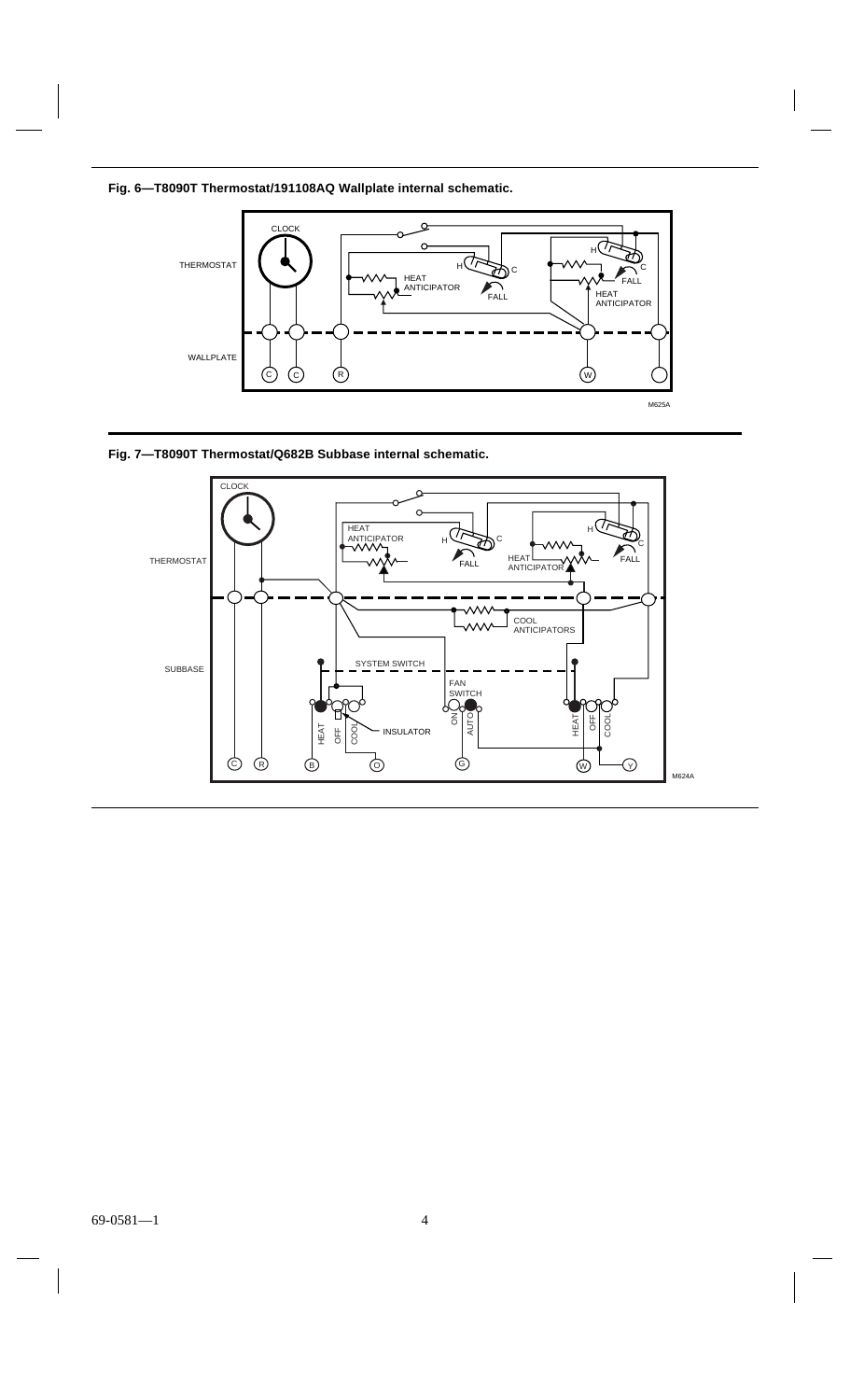**Fig. 8—Typical hookup for T8090T Thermostat/Q682B Subbase and 191108AQ Wallplate in single-stage heating/cooling zone system.**



#### **MOUNT THE THERMOSTAT**

Note the tabs on the top inside edge of the thermostat base. These tabs fit the slots molded into the top of the wallplate or subbase.

Hang the thermostat base on the wallplate or subbase.

Insert the two captive mounting screws located in the bottom corners of the base (Fig. 9).

Firmly tighten the screws.

#### **INSERT CLOCK BATTERIES (OPTIONAL)**

Power is supplied to the clock by the 24-Vac transformer. Two AAA alkaline backup batteries (included) may be installed to supply power to the clock if power is interrupted due to power failure.

Install the batteries in the thermostat (Fig. 10).

Once a year or when batteries are dead, replace with two new AAA alkaline batteries. We recommend Energizer® batteries.

**Fig. 9—Thermostat mounting.**

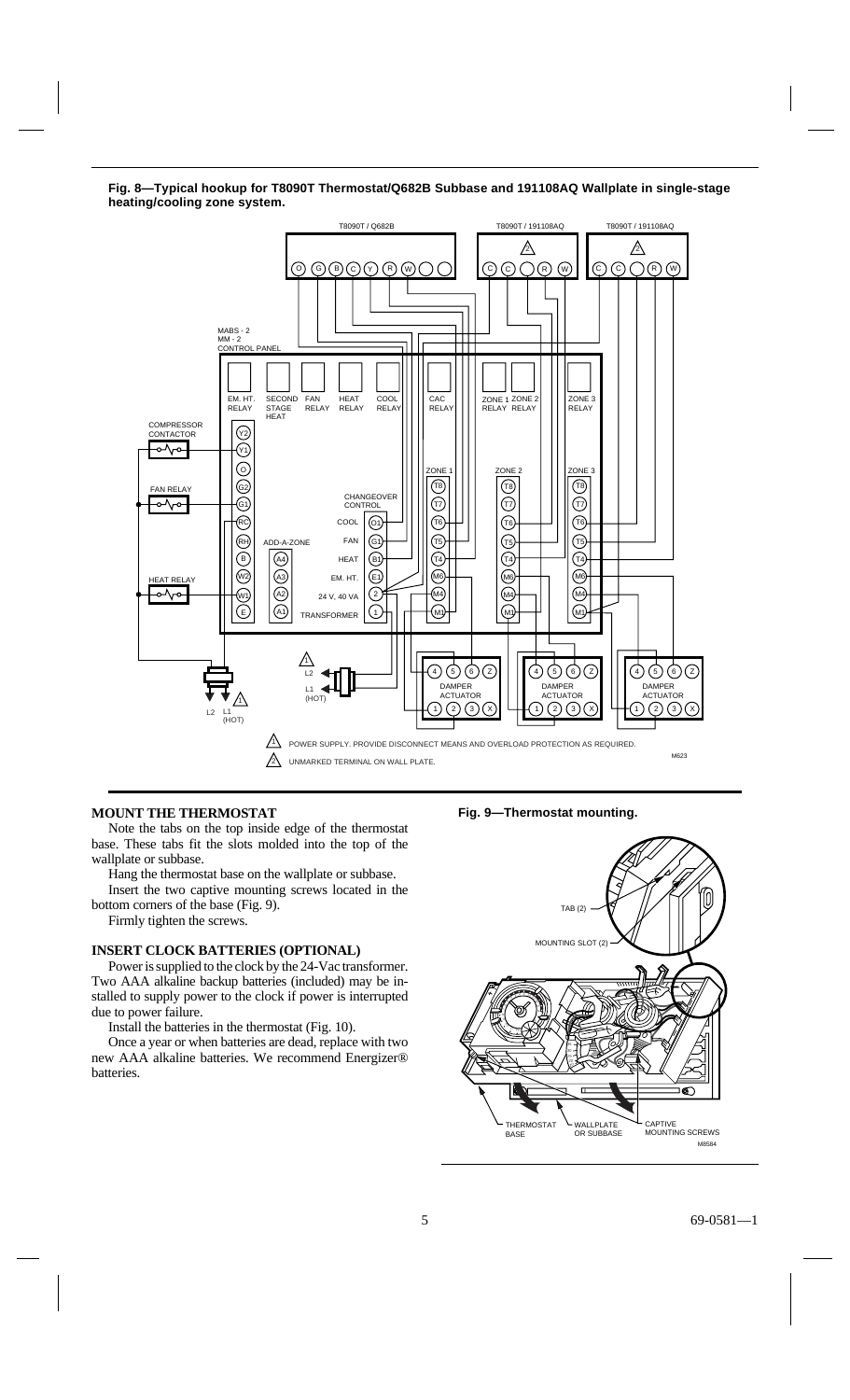**Fig. 10—Insert clock backup batteries.**



#### **SET CLOCK**

Adjust the clock by moving the minute hand clockwise . Do NOT reverse the minute hand.

When time is correctly set, the time indicator arrow (Fig. 11) points to the correct time and the corresponding daytime (light) or nighttime (dark) portion of the program dial.

#### **SET HEAT ANTICIPATOR**

The T8090T thermostat has an adjustable heat anticipator that has been factory-set at 0.1A. The heat anticipator must be set at 0.1A for proper system operation (Fig. 12).

#### **Fig. 11—Set clock.**



**Fig. 12—Adjust heat anticipator.**



#### **PROGRAM THERMOSTAT**

You can program your thermostat to automatically lower and raise the temperature one or more times every 24 hours.

#### **Before Setting Your Program**

Notice the slots on the program dial (Fig. 13). The dial is slotted for the program pins that can be inserted at ten-minute intervals.

Find the three red and three blue pins that are included with the thermostat. The red pins start the high-temperature period; the blue pins start the low-temperature period. You can set up to six temperature changes with the pins supplied. We recommend at least four hours for each energy savings period.



#### **Fig. 13—Program components.**

To insert a pin, push it straight into the selected notch on the program dial until it is completely seated.

To remove a pin, press against program dial and pull the pin straight out. DO NOT attempt to change a pin if it is engaged with the program index wheel.

On heating/cooling systems, you must reset the pins when the seasons change. You will also probably want to change the lever positions.

#### **Set the Heating Program**

Decide when you want the temperature to reach the comfort level. Find the notch on the dial that is one-half hour before this time and insert a *red* pin. The half-hour head start gives the furnace time to heat the house before you awaken or arrive home.

Decide when you want the energy savings period to start and insert a *blue* pin at the notch that corresponds to this time. After the blue pin engages, the furnace will be off until room temperature drops to the energy savings setpoint.

You can set both a day and a night program. See Fig. 14 for programming examples.

#### **Set the Cooling Program**

Decide when you want the temperature to reach the comfort level. Find the notch on the dial that is one-half hour before this time and insert a *blue* pin. The half-hour head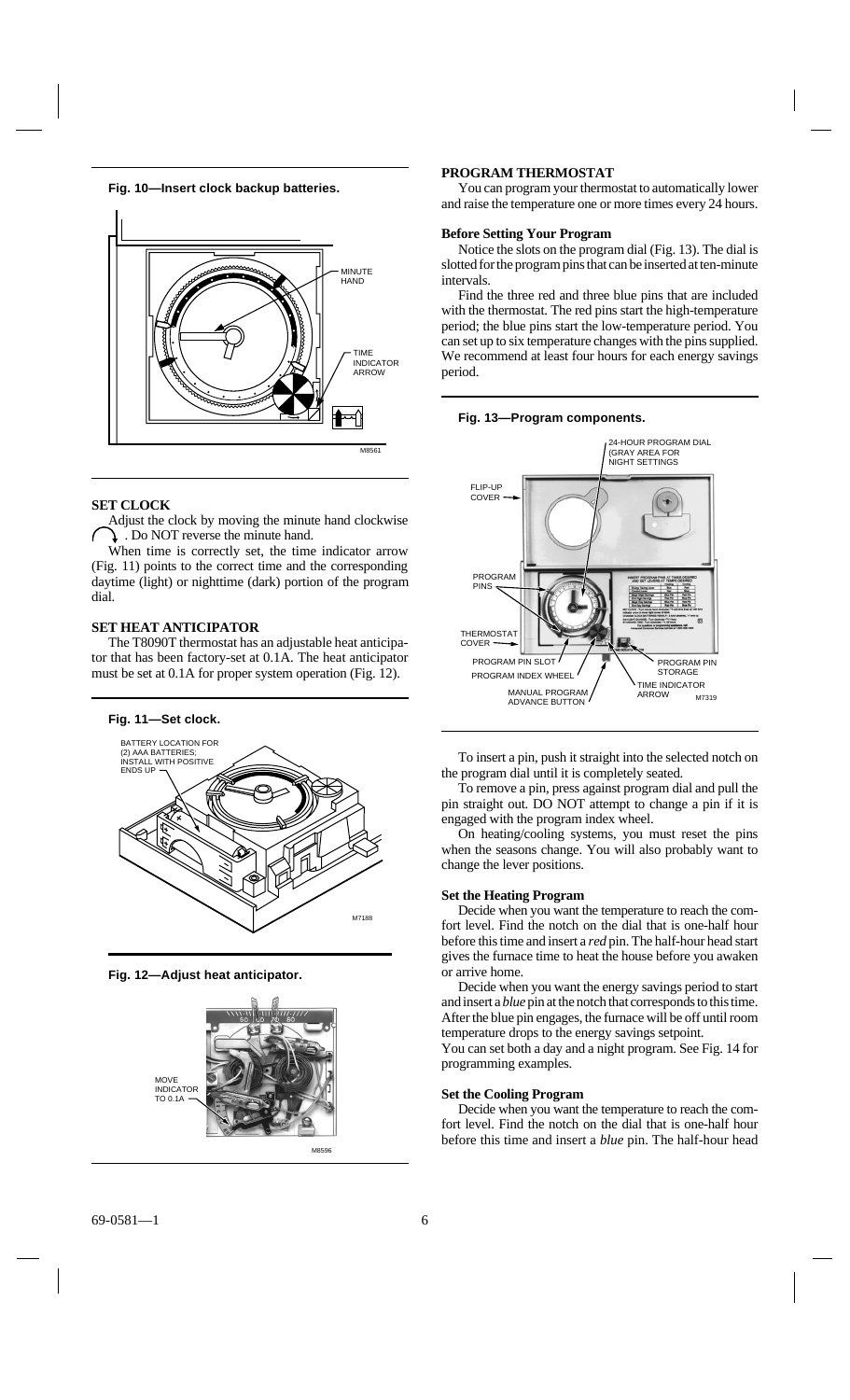start gives the air conditioner time to cool the house before you awaken or arrive home.

Decide when you want the energy savings period to start and insert a *red* pin in the notch that corresponds to this time. After the red pin engages, the air conditioner will be off until room temperature rises to the energy savings setpoint.

#### **Fig. 14—Programming examples.**

|                                                                 |                           | <b>WINTER</b>      |    |                                 | <b>SUMMER</b>      |    |                          |
|-----------------------------------------------------------------|---------------------------|--------------------|----|---------------------------------|--------------------|----|--------------------------|
|                                                                 |                           | <b>TEMPERATURE</b> |    | <b>PROGRAM</b><br><b>PIN IN</b> | <b>TEMPERATURE</b> |    | <b>PROGRAM</b><br>PIN IN |
|                                                                 |                           | °F                 | °C | CONTROL                         | $\circ$ F          | °C | <b>CONTROL</b>           |
| <b>NIGHT</b><br><b>ENERGY</b><br><b>SAVING</b><br><b>PERIOD</b> | <b>BEGINS</b><br>10:00 PM | 58                 | 14 | <b>BLUE</b>                     | 80                 | 27 | <b>RED</b>               |
|                                                                 | <b>ENDS</b><br>6:00 AM    | 68                 | 20 | <b>RED</b>                      | 75                 | 24 | <b>BLUE</b>              |
| DAY<br><b>ENERGY</b><br><b>SAVING</b><br><b>PERIOD</b>          | <b>BEGINS</b><br>7:30 AM  | 58                 | 14 | <b>BLUE</b>                     | 80                 | 27 | <b>RED</b>               |
|                                                                 | <b>ENDS</b><br>4:00 PM    | 68                 | 20 | <b>RED</b>                      | 75                 | 24 | <b>BLUE</b>              |
|                                                                 |                           |                    |    |                                 |                    |    | M626A                    |

#### **Start or End Programs with Manual Program Advance Button**

*IMPORTANT: To prevent damage to the program advance mechanism,* do not *use the program advance button within a 30-minute period before or after a program change.*

The manual program advance button enables immediate, one-time-only program changes to accommodate temporary schedule changes.

Press the button to immediately begin an energy savings period or return to the normal setting. After pressing the button, check the program indicator to assure the system is in the desired mode. If the program indicator shows blue, the lower temperature is in effect; if it shows red, the higher temperature is in effect. Using the manual advance button will not affect the stored program.

#### **ATTACH THERMOSTAT COVER**

Make sure the packing inserts in the thermostat base are removed.

Place the two tabs on upper edge of cover into mounting slots in thermostat base (Fig. 15).

Swing cover downward until it catches at the bottom of the base.

### **Fig. 15—Attach cover.**



#### **SET TEMPERATURE CONTROL LEVERS**

The two levers on top of the thermostat control the low and high temperatures for energy savings and comfort control (Fig. 16). The lever on the left (blue mark) controls the lower temperature. The lever on the right (red mark) controls the higher temperature.

We recommend pushing the levers together at an appropriate temperature for either heat or cool until the occupant programs the thermostat and makes the final temperature selections.

#### **Fig. 16—Temperature control levers.**



#### **SET SUBBASE SWITCHES (IF APPLICABLE)**

The Q682B subbase provides SYSTEM and FAN switching for control of heating/cooling equipment and zone 1 fan in multizone applications.

- The subbase system switch controls system operation as follows:
	- HEAT: Heating system is controlled by the thermostat. Cooling system is off.
	- COOL: Cooling system is controlled by the thermostat. Heating system is off.
	- OFF: Both the heating and cooling systems are off. If the fan switch is in the AUTO position, the fan is also off.

The subbase fan switch controls fan operation as follows: ON: Fan operates continuously.

AUTO: Fan operates with the cooling equipment as controlled by the thermostat or with the heating equipment as controlled by the plenum switch. In electric heat, heat pump, and fan coil systems, the fan is controlled by the thermostat in heating and cooling.

To switch positions, use thumb or index finger to slide lever to the desired position. For proper circuit operation, switch lever must stop in detent over the desired function indicator mark.

## **Checkout**

When installation is complete, turn on power supply and check thermostat operation as follows. For complete checkout of entire zone system, refer to system specification, Honeywell form 68-0101.

## *CAUTION*

Do not check the operation by shorting across the terminals of the system controls. This will damage the thermostat heat anticipator.